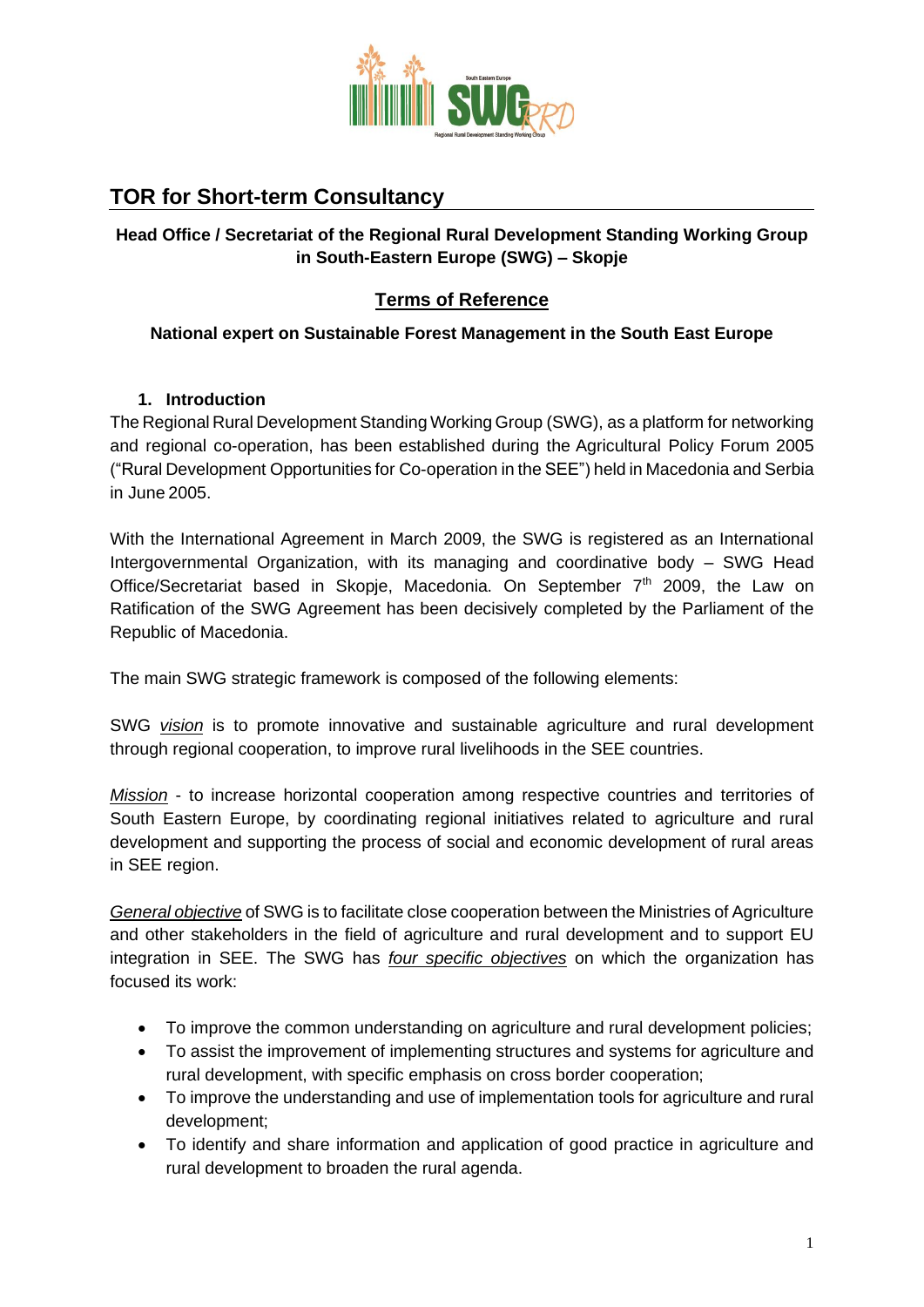#### **2. Background**

In November 2021, the Regional Rural Development Standing Working Group in SEE (SWG) and the Ministry of Agriculture, Forestry and Food of the Republic of Slovenia initiated a cooperation project. Following the idea, as per the Action 53 from the Green Agenda for the Western Balkan which covers Sustainable Forest Management, the Slovenian Ministry accepted the topic among other subjects within the Action Plan of the Green Agenda for the WBs. Based on this, in April 2022, the SWG in its role for coordination with the Western Balkan Ministries of Agriculture was invited to assist in the establishment of the Regional Advisory Working Group (REAWG) on Forest which was set up within the SWG with support of international expertise by the Slovenian side. The Slovenian Ministry of Agriculture dedicated certain portfolio for the period April 2022 – November 2023, but due to administrative and legal obstacles on the Slovenian side, this portfolio does not foreseen engagement of local experts from the respective countries, thus is insufficient to properly cover cooperation of such a format.

The renewed EU accession process is the main incentive for harmonisation and adaptation of the forestry policies and instruments of the six Western Balkan countries (Albania, Bosnia and Herzegovina, Kosovo\*, North Macedonia, Montenegro and Serbia) to the needs of their regions. An explicit aim of the EU is to strengthen economic and social cohesion through its structural policy, its common agricultural policy (CAP) and their accompanying instruments.

The Federal Republic of Germany supports regional cooperation among the Western Balkan countries (Albania, Bosnia and Herzegovina, North Macedonia, Kosovo\*, Montenegro, Serbia) in order to promote the economic and political stability of the region. The contribution to regional integration supports the efforts towards EU accession but is independent of the accession progress of the individual countries. In this context, the agricultural sector offers special opportunities for cooperation, given the strong interests, capacities and potentials on both sides. By aligning their legal frameworks with each other and with EU standards, the Western Balkan countries can promote their regional economic integration, expand regional and cross-regional trade and strengthen the economic potential of the entire region.

Based on the prosperous collaboration, the German Federal Ministry of Food and Agriculture (BMEL) as a carrier approved the realization of a 3-year regional project in the Western Balkans "Agricultural Policy Dialogue Germany - Western Balkans", signed between GFA Consulting Group GmbH (GFA) as German implementation body and Regional Rural Development Standing Working Group (SWG) as regional implementer for the implementation activities. As part of this project, the partner organisations discussed the possibilities for expanding the project work to include the Forest Management topic in this field. Concrete discussions between SWG and BMEL on the extending the cooperation within the Agricultural Policy Dialogue Germany – Western Balkans (APD) project started in the period April – June 2022 and concept was developed. Furthermore, additional budget was approved by BMEL for engagement of the national end reginal experts on Sustainable Forest Management.

The main objective of the "Agricultural Policy Dialogue Germany – Western Balkans (APD)" is to provide support to the Western Balkan countries/territories in their efforts to strengthen the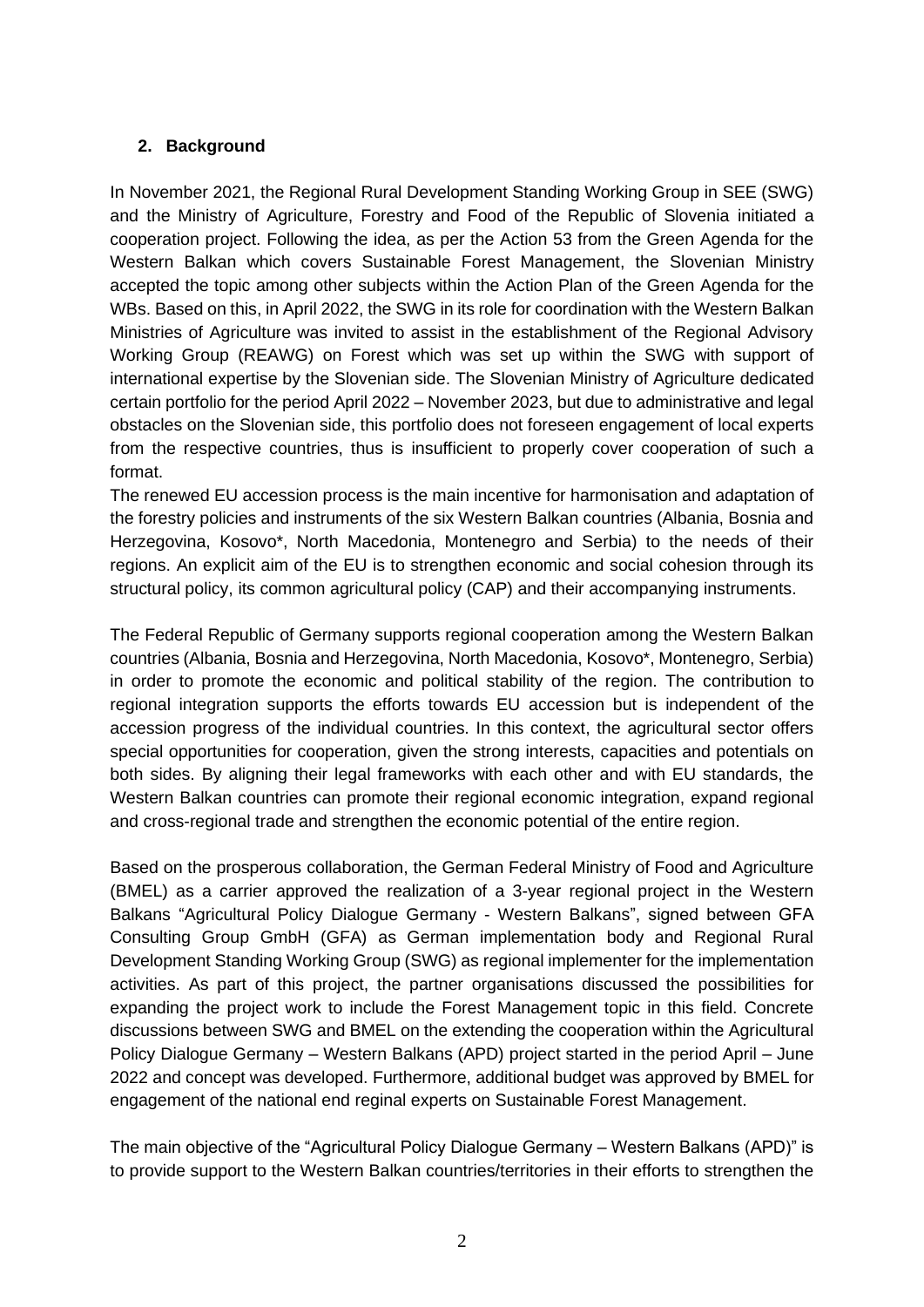implementation of the EU Green Agenda for the Western Balkans and alignment with the CAP 2021-2027.

# **3. Specific Situation / Scope of assignment**

The project/initiative aims at strengthening the mutual benefit in the field of the forestry policies, to include cooperation and exchange of good practices of the overall management of the sustainable forest management in the WBs in respect to the EU integration but also regional cooperation.

The objective of this assignment is to develop a national assessment on the state of art of the sustainable forest management in WB countries/territories as well as to provide recommendations for the sustainable forest management in line with the EU policies.

The Secretariat of the Regional Rural Development Standing Working Group (SWG) in Southeast Europe as an international intergovernmental organisation, consisting of governmental institutions responsible for agriculture and rural development in respective Western Balkan countries and territories is responsible for implementation and management of the APD project. It will be implemented in Albania, Bosnia and Herzegovina, North Macedonia, Montenegro, Serbia and Kosovo\*.

The major outcomes of the assignment are:

- Six national assessments on the state of art of the sustainable forest management in WB countries/territories, including recommendations for improved institutional, policy and legal setup and alignment with EU policies related to sustainable forest management in the country/territory.
- One cross-country synthesis assessment summarizing the common issues, approaches and consequences of the sustainable forest management in the Western Balkans and policy recommendations for alignment of national/regional priorities with EU policies

For accomplishment of the above-mentioned outcomes a Works contract is foreseen.

## **4. Tasks of the Consultant**

The assignment includes the following tasks:

- Collection, assessment, and elaboration of the relevant national data/information on policies related to sustainable forest management, identification of data gaps and provision of recommendations to cope with missing data
- Development of the national report/assessment on the state of sustainable forest management policies, institutional and legal framework, as per the outline for the national report.
- Provision of recommendations for future steps needed for improved institutional, policy, legal setup and alignment with the EU Forestry Strategy 2030 and overview of current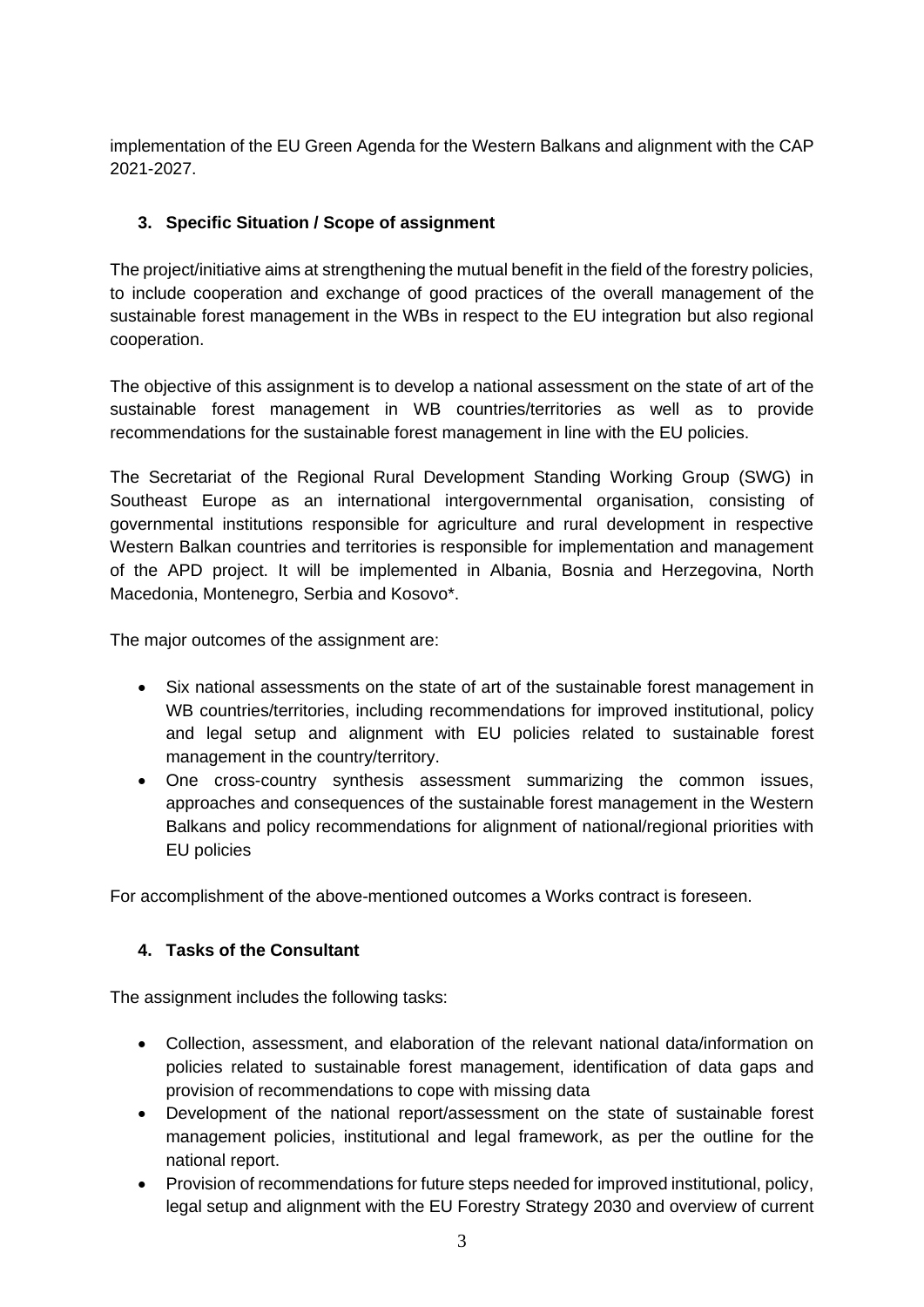policy and level of alignment with the EU policies related to sustainable forest management.

- Participation at the 1<sup>st</sup> Interim Meeting and  $2<sup>nd</sup>$  Interim Meeting.
- Continuous cooperation and consultation with Regional and International Experts engaged under the assignment.
- Assisting SWG in any other related issues.

The Contractor might be required to perform additional tasks that are deemed necessary for the completion of the defined assignment.

All activities will be closely coordinated by SWG within the programme "Agricultural Policy Dialogue Germany – Western Balkans (APD)". Access to political, regional and local stakeholders, thematic networks and target groups as well as strategies, policies and assessments will be assured by SWG.

The working language for the assignment is English.

#### **5. Reporting and Deliverables**

The expert reports to the SWG Secretary General – Mr. Boban Ilic and the SWG Senior Project Manager – Ms. Bogdanka Leveska Gjorshoska.

The following deliverables and commitments are foreseen for the expert within this ToR:

| <b>Deliverable</b>                                                                                  | <b>Timeframe/Deadline</b> |
|-----------------------------------------------------------------------------------------------------|---------------------------|
| 1. First draft national report, in line with the agreed<br>national report outline                  | 10 September 2022         |
| 2. Participation at the First Interim Meeting                                                       | 21-22 of August 2022      |
| 3. Second draft national report, based on the feedback<br>of the Regional Expert on the first draft | 10 October 2022           |
| 4. Participation at the Second Interim Meeting                                                      | October 2022              |
| 5. Final draft national report                                                                      | 10 November 2022          |

The total number of days foreseen for the engagement of expert is 8 days.

#### **6. Place of assignment**

The place of assignment of the expert is the SEE region.

#### **7. Timeframe**